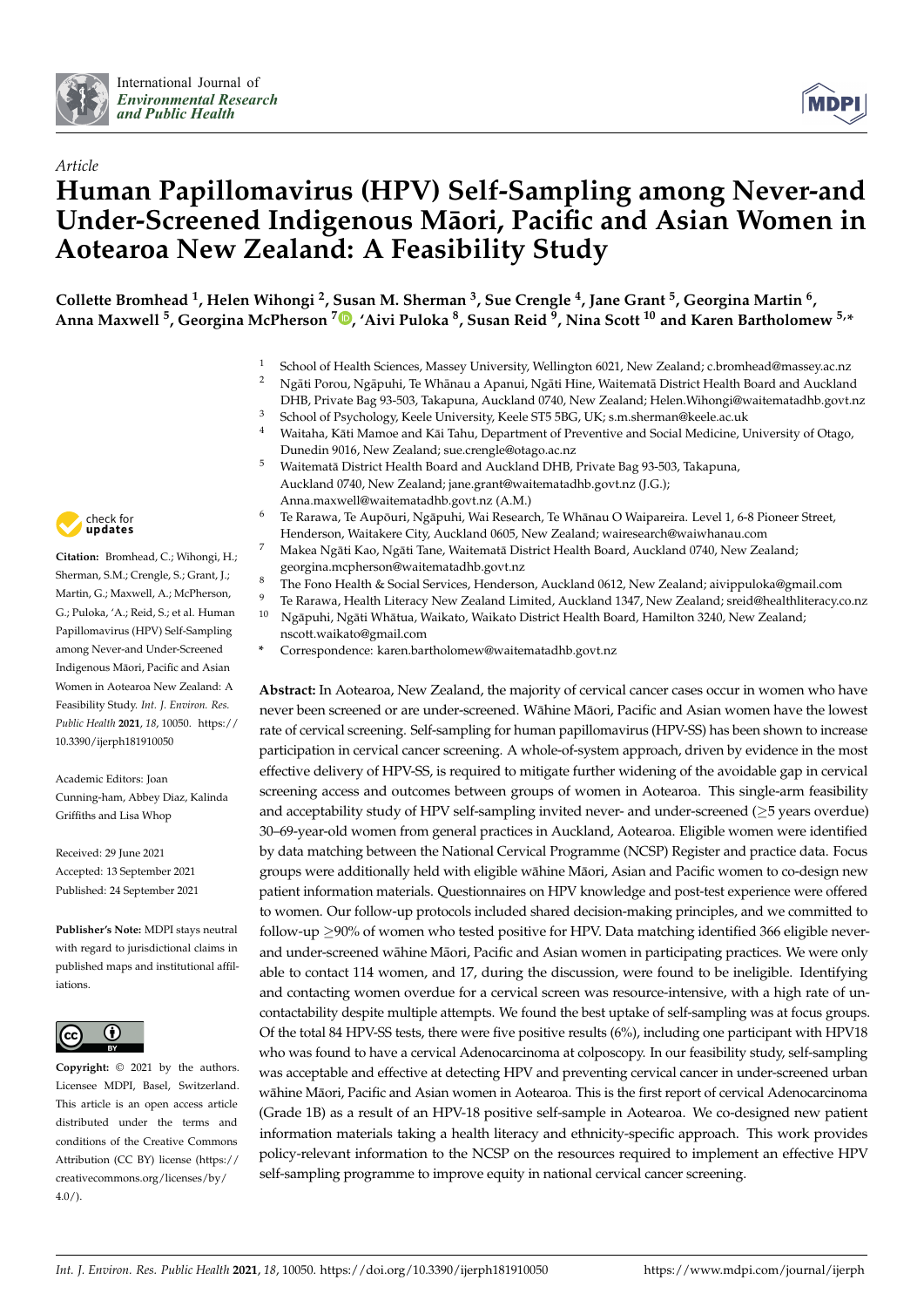**Keywords:** indigenous health research; equity; cervical cancer screening; HPV; self-sampling; Kaupapa Maori Research ¯

#### **1. Background**

The current National Cervical Screening Programme (NCSP) in Aotearoa invites women every three years between the ages of 25–69 and uses liquid-based cytology as the primary test. The NCSP has been successful at reducing cervical cancer incidence and mortality. As a result, cervical cancer is a relatively rare cancer from a total population perspective [\[1,](#page-12-0)[2\]](#page-12-1). A recent Invasive Cervical Cancer Audit confirmed that most women in Aotearoa who develop cervical cancer are either unscreened or under-screened [\[3–](#page-12-2)[5\]](#page-12-3). The groups least served in Aotearoa by the NCSP were Indigenous wāhine (Māori women), as well as Pacific and Asian women. Screening coverage for all groups was well below the 80% target, with 2019 three-year rates 12–21% less than other ethnicities (mostly NZ European). Despite multiple evidence-based strategies to improve cervical screening coverage, none have yet made a significant difference across all ethnicities [\[6\]](#page-12-4).

In 2018 the World Health Organization (WHO) Director-General issued a global call for action to eliminate cervical cancer [\[7\]](#page-12-5). Elimination is considered possible because cervical cancer is a preventable cancer through the twin prevention strategies of HPV vaccination and cervical screening with a primary HPV test (followed by treatment of precancerous lesions) [\[8](#page-12-6)[,9\]](#page-12-7). Aotearoa introduced HPV vaccination for females in 2008 and has completed significant policy and planning work to implement HPV primary screening [\[10\]](#page-12-8), intended for 2018 but now delayed until 2023 [\[11\]](#page-12-9).

HPV primary screening opens up the possibility of HPV self-sampling, which is comparable to clinician cervical sampling [\[12](#page-12-10)[–14\]](#page-12-11) and can be conducted at the clinic or outside the health system, bypassing the commonly cited barriers [\[15\]](#page-12-12). HPV self-sampling has increased screening participation in never- or under-screened populations in a variety of countries, including recent trials in Aotearoa [\[16–](#page-13-0)[20\]](#page-13-1). We conducted a feasibility study between 2016 to 2017 to trial novel wrap-around, culturally safe HPV self-sampling and follow-up processes for never- or under-screened wāhine Māori, Pacific and Asian women. Our study was based in an urban primary care setting and reflected a possible model for implementation in the NCSP, which proposes to offer self-sampling as part of HPV primary screening in 2023 [\[21\]](#page-13-2).

The study was also designed to optimise women's experience of HPV self-sampling via a series of focus groups, including knowledge and acceptability questionnaires. While using a co-design and health literacy approach, our study aimed to evaluate the acceptability, uptake and cultural appropriateness of an HPV self-sampling experience amongst Indigenous wāhine Māori, Pacific and Asian women. We also sought to obtain information on the resources required to achieve 90% follow-up of HPV-positive women.

#### **2. Methods**

## *2.1. Indigenous Maori Community Engagement, Involvement and Leadership ¯*

The study focused on a preventable health condition with substantial inequities in outcomes for wāhine Māori. Planning for the introduction of novel technology such as self-sampling was informed by early dissemination of He Pikinga Waiora, a Maori ¯ implementation science framework  $[22]$ . The topic was identified by Hei  $\bar{A}$ huru Mowai, the Māori Cancer Leadership Network, and included in the national and the District Health Boards Māori Health Plans. The study team included Māori researchers, advisors and community members (HW, SC, NS, GM, GMcP, SR, AH). The primary investigators had relationships in the work environment, District Heath Boards, tertiary settings, national ethical settings and the National Screening Unit setting. Once the topic had been identified, the primary investigator talked to Māori experts in Kaupapa Māori Research methodologies (by, for and with Māori), public health, Māori health and funding and planning.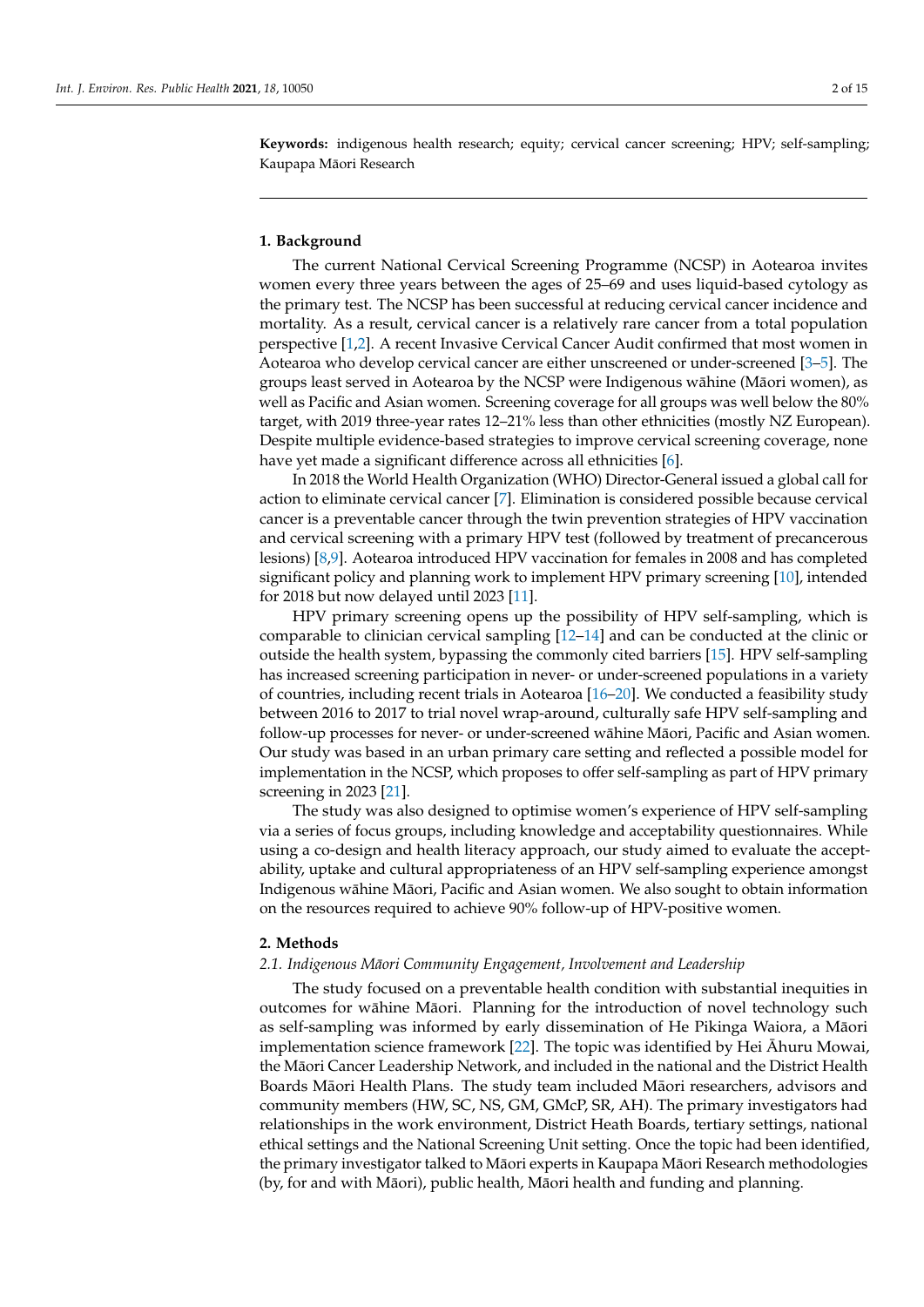Kaupapa Māori Research methodologies allow exploration of Māori experiences and realities within a Māori worldview. In Aotearoa, kaupapa Māori researchers are in high demand and, therefore, time-poor. One way of addressing this was the establishment of a Maori governance group. While the primary investigator and other researchers ran the ¯ study, the Māori governance group had oversight at critical points. For example, when the proposal was being developed, developing information pamphlets and questionnaires and present at focus group hui (meetings). In line with Kaupapa Maori Research practice ¯ and the He Pikinga Waiora approach, Māori end users (people with lived experience) were involved in the design of the study. Involving Maori women began with hui facilitated ¯ by a Māori health literacy expert (SR). The outcome of the hui was the development of a Māori-specific pamphlet and initial discussions with Māori end users about the study design and purpose (co-production).

District Health Board (DHB) Te Tiriti partners supported the project. Te Tiriti is the founding document of the colonial state of New Zealand, where health is recognised as a taonga (treasure) that should be protected. Te Tiriti reaffirmed Maori tino rangatiratanga ¯ (self-determination, sovereignty) and promised ōritetanga (equity) with British subjects. DHB partnership is with Iwi (tribe) of their rohe (area). A kaupapa Māori evaluation of the study (incorporated into this paper) was undertaken by our partner organisation (GM, a researcher at WaiResearch, the evaluation unit of Te Whānau o Waipareira).

Maori ethics processes included throughout this project are consistent with the guid- ¯ ance in Te Ara Tika [\[23\]](#page-13-4). The project was informed by tikanga (correct procedure/practices) and values including aroha ki te tangata (respect for people), kanohi kitea (face-to-face contact), kōrero (looking, listening and then speaking), manaaki ki te tangata (care and reciprocity or to share and host people), kia tūpato (tread carefully), kaua e takahia te mana o te tangata (be cautious and/or do not trample the dignity of the people) and kaua e māhaki (do not flaunt your knowledge)  $[24–26]$  $[24–26]$  $[24–26]$ . The study incorporated whakawhanaungatanga (building relationships) and koha (reciprocity through kai (food) and the provision of vouchers to acknowledge participant time).

#### *2.2. Ethics: National, Local and Indigenous Maori Approvals ¯*

The feasibility study, the associated focus groups and evaluation received ethical and research office approval from the National Screening Unit Research and Evaluation Committee and the NCSP National Kaitiaki Group for the use of wāhine Māori data and review of the study manuscript. The studies also received approval from the Metro Auckland Clinical Governance Forum (primary care clinical leadership), individual Primary Health Organisation (PHO) and practices and Te Whānau o Waipareira research approval. The study was approved by the New Zealand Health and Disability Ethics Committee (HDEC) under reference number 16/STH/176. It was registered on the Australia and New Zealand Clinical Trials Registry under Intervention trial number: UTN U1111-1188-3226. We note that the participant with an early cancer diagnosis made as a result of this study gave her explicit permission for her case to be described and published.

# *2.3. Study Design and Participant Eligibility*

We designed a single-arm feasibility and acceptability study, which was run for 12 months from December 2016 in West Auckland, Aotearoa. The main sample population was wāhine Māori aged 30–69 years, who were residents in Waitematā or Auckland District Health Board catchment areas in Aotearoa, and who had either never been screened or were under-screened (≥5 years since last screening event). West Auckland general practices were nominated by PHOs as having both a high proportion of Maori patients and ¯ low rates of cervical screening. Data matching between PHOs and the National Cervical Screening Programme (NCSP) Register provided lists of women from these practices who met the study criteria. Exclusion criteria were pregnancy, history of high-grade cytology or a benign total hysterectomy and any woman with symptoms suggestive of cervical disease. Any eligible women excluded from the study (e.g., pregnancy) but requiring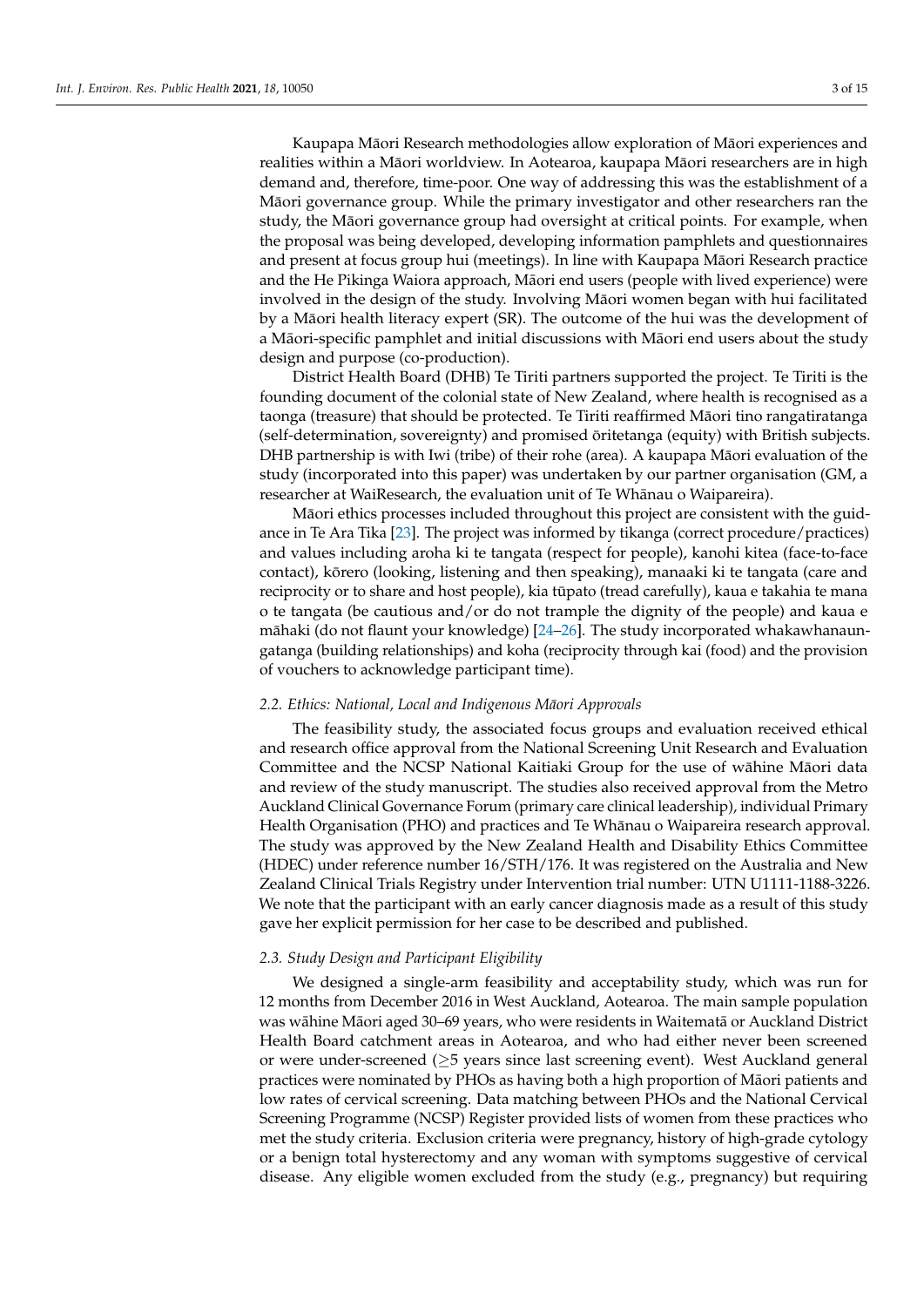follow-up were referred appropriately (colposcopy, primary care and/or independent service provider). Women were able to withdraw from the study at any time, for any reason, without impacting on medical care.

#### *2.4. Materials Development*

With the consent of investigators, we adapted several of the patient materials originally used in the Australian iPap study (exploring the acceptability of self-sampling in Australian urban and rural women who were non-respondents to the regular screening programme, aged 30–69) for an Aotearoa context [\[27\]](#page-13-7). This included changes appropriate to the health literacy demands placed on women and cultural appropriateness. It also included key messages addressing women's concerns of not performing the test correctly and highlighting that oncogenic HPV testing is not a test of relationship fidelity. Draft study resources, including the HPV self-sample kit instructions with pictorial instructions, brochure and participant information sheet, were tested through an iterative process. Initially, with the first two focus groups of wāhine Māori, feedback was obtained on different options for the graphical design of the brochure and instructions. As a result of the feedback, the content, language and design of participant materials were amended. The amended documents (Supplementary Materials file S3) were tested with participants in the final round of focus groups.

#### *2.5. Focus Groups*

In addition to the main feasibility study, between December 2016 and October 2017, a total of seven focus groups were held with women from four practices who were also identified from PHO data-match lists as being  $\geq$ 30 years old, under- or never-screened and of Māori, Pacific or Asian ethnicity. Focus groups were designed to test both the research materials (information sheet and instructions) and the study processes (consent, instructions, result management) and finally to review the amended materials. Women at the focus groups were also offered the opportunity to perform an HPV self-sample or to receive the usual care if they wished to participate in the main study. A koha was offered to women who attended the focus groups. The focus groups were co-facilitated by the research nurse and either a Māori health literacy consultant or a representative of the Asian or Pacific community.

#### *2.6. Questionnaires*

Two questionnaires were developed for women participating in the study. Firstly, women attending focus groups and participating in the main study were offered a questionnaire to assess their knowledge about HPV, cervical cancer and vaccination, based on an HPV public knowledge questionnaire from Patel et al. (2017), adapted for a New Zealand context [\[28\]](#page-13-8) (Supplementary Materials file S1). This questionnaire was optional and was completed prior to any HPV self-sample testing in order to more accurately reflect baseline levels of women's HPV knowledge before a detailed discussion took place related to self-sampling consent. All participating women were also asked to complete post-test questionnaires (Supplementary Materials file S2). These examined the barriers and enablers to routine cervical screening, including whether women found the self-sample acceptable and how they might prefer to be tested in the future. The questionnaire was localised from the Australian iPap study responder's post-test questionnaire, with permission from the iPAp investigators [\[27,](#page-13-7)[29\]](#page-13-9).

## *2.7. Contactability and Invitation*

A Maori cervical screening specialist nurse was appointed to work with participating ¯ practices to invite eligible women to attend a clinic and "do a new self-sample for cervical screening". If women could not be reached initially, a total of five contact attempts were made, including phone calls at different times/days, texts and in some cases, a letter.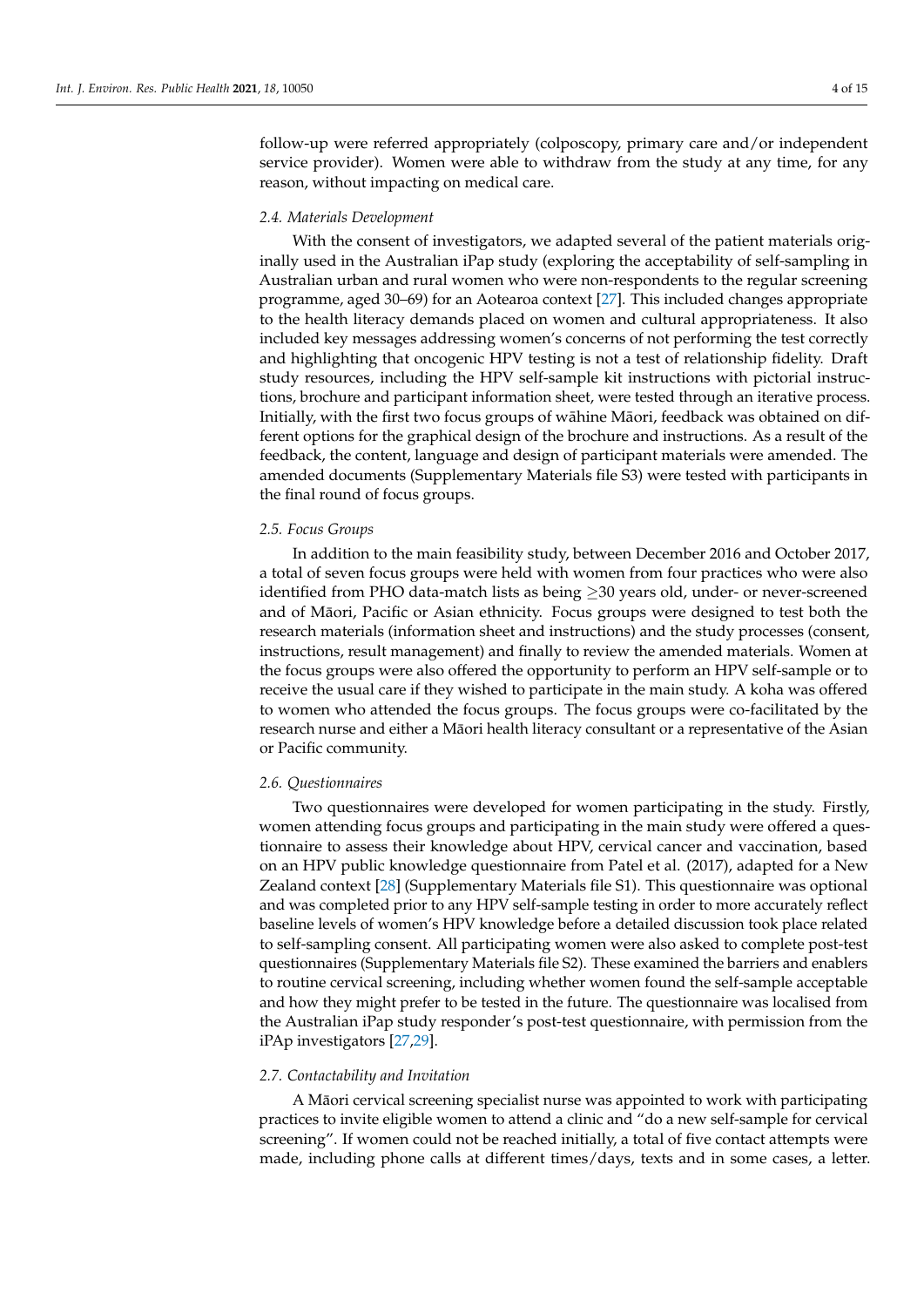Women who could be contacted and who agreed to participate booked an appointment to attend a study clinic in a community location.

## *2.8. Clinic Consenting and HPV Testing*

Women who agreed to participate attended a clinic for a 30 min consultation with the study nurse. In a private space, the research nurse explained kanohi ki te kanohi (face-to-face) the study and discussed the participant information sheet and consent form and answered any questions. Women were offered the knowledge questionnaire, then the research nurse explained how to take the self-sample using pictorial instructions and noted that there was a post-test questionnaire to go through afterwards. A study number was assigned, and consent and laboratory forms were prepared. Participants had the option of taking the test kit home (and returning it to the clinic within seven days) or performing the test in the clinic rooms (e.g., in the bathroom or private room). Women who completed the test at the clinic completed the post-test questionnaire at the same visit. Women who completed the test at home either completed the post-test questionnaire over the phone or in person at a follow-up meeting.

Consented participants were provided with a self-test kit including a single blisterpacked sterile flocked swap (511CS01 Copan, Italy) and the cobas PCR Media tube (Roche Molecular Systems, Pleasanton, CA, USA), along with test kit instructions and labels.

All samples were tested for oncogenic HPV types using the cobas 4800 HPV assay (Roche Molecular Systems, Pleasanton, CA, USA) at IANZ accredited Auckland Anatomic Pathology Service. This assay specifically detects HPV types 16 and 18 and 12 other oncogenic HPV types concurrently as a group. The protocol for testing self-taken swabs on the cobas HPV test was based on the validation by the PAVDAG study [\[30\]](#page-13-10). Samples were tested within seven days, and results were reported to both the study nurse and the nominated primary caregiver with a copy to the NCSP register (with a research flag).

#### *2.9. Results Management and Follow-Up*

Any invalid results were recorded, and a repeat test was offered to the participant. Negative results were provided to women even if the routine practice approach was not to provide negative results. Participating women were asked their preference for receiving this result (e.g., a letter or phone call). Negative results were communicated with advice to return for a routine cervical screen at the current NCSP recommended interval. HPV positive results were provided to women kanohi ki te kanohi (face-to-face) by the research nurse unless participants stated a preference otherwise. Women who were positive for HPV16 or 18 were referred directly to colposcopy. Women who tested positive for the group of 12 other oncogenic HPV types were triaged in the current standard process, i.e., with speculum examination and Liquid-based Cytology (LBC) by the study nurse. Women with any positive LBC results of ASC-US or worse were referred directly to colposcopy; women with negative LBC results were referred for management by their usual primary care/provider team for a repeat LBC test in 12 months, according to the NCSP standard of care. Extra support to attend a screening and/or colposcopy was provided by the study nurse (see Supplementary Materials file S6 for the flowchart of management of the algorithm).

Women's participation in this feasibility study was recorded on the NCSP register (with a research flag) for additional safety and follow-up. Women were advised of this in the Participant Information Sheet (brochure), and this was also discussed verbally by the research nurse during the consenting process. Although test results were managed by the women's usual care provider, our research nurse monitored positive results and provided a failsafe follow-up process. Our study committed to follow-up ≥90% of women who tested positive for HPV. In partnership with the colposcopy service, Independent Support Providers (ISPs) and community health workers, the study team attempted to provide all appropriate support (e.g., supported decision making over time, assistance with transport, child care, visit attendance support) to ensure that women with a positive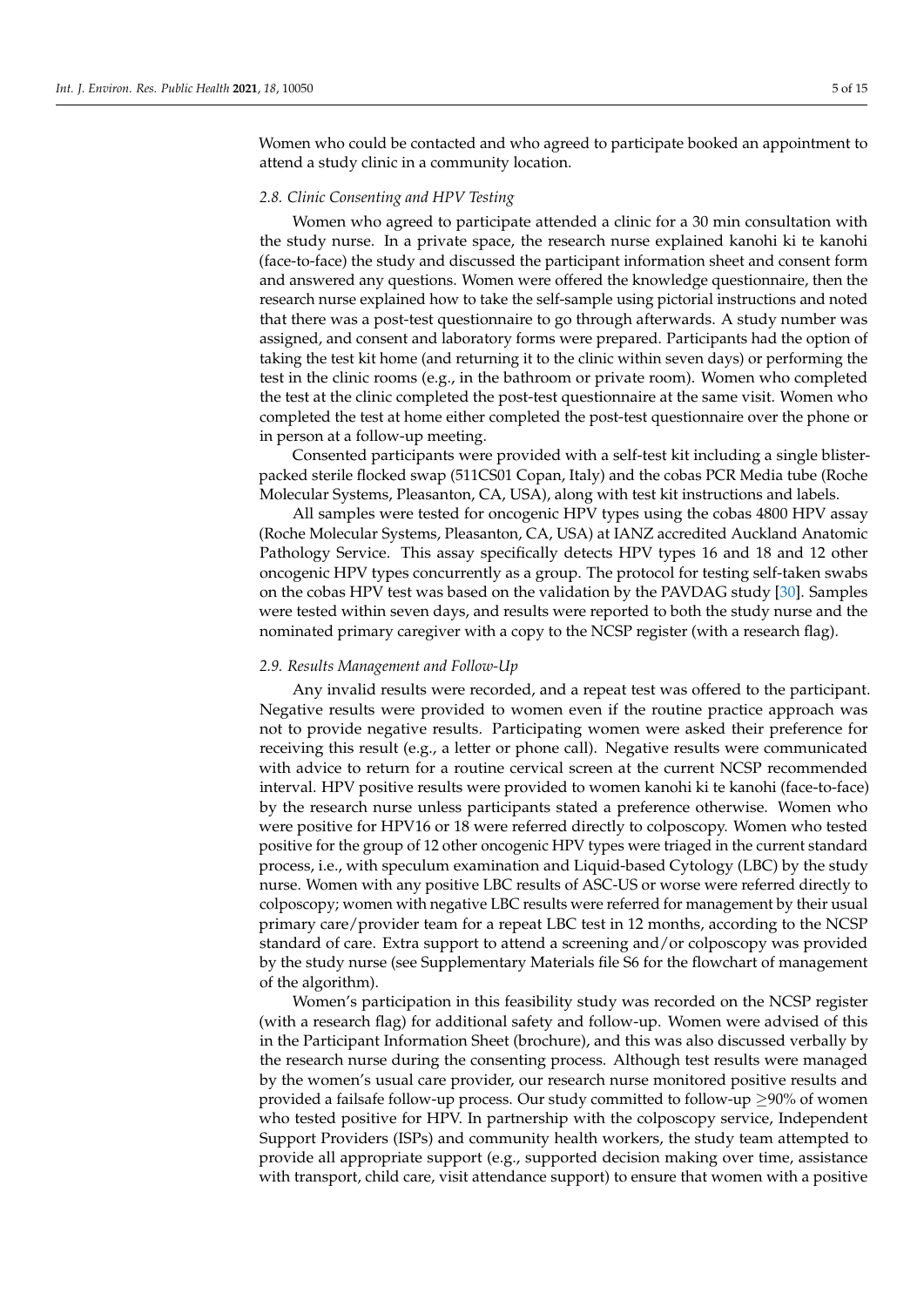HPV result were followed-up. There was no charge to women for support services. If women did not attend their colposcopy appointment, the research nurse was notified of the non-attendance and arranged the appropriate support for a follow-up. A study completion form was developed for women who did not attend and who were discharged back to their primary care provider; this was followed up by the research nurse.

# **3. Evaluation**

WaiResearch (the research unit of social services organisation Te Whanau o Waipareira) ¯ conducted a process and short-term outcome evaluation of the study. The evaluation aimed to assess how well the feasibility study aligned with Kaupapa Maori Research best ¯ practices and best outcomes and to identify practices that contributed to an overall positive experience for women during their involvement in the study. As well as document review, interviews were conducted with 23 participants, two practice staff and two study nurses. The evaluation took a kaupapa Māori and a strength-based, participatory approach with a strong focus on national policy implications.

#### **4. Results**

## *4.1. Data Matching, Contacting, and Recruiting Women*

We recruited seven urban Auckland general practices to the main study who were each provided with PHO lists of their patients who met the eligibility criteria. Across all practices, a total of 366 potential participants with recent contact details were identified. The practices then provided contact information to the study nurse to begin recruiting. Initially, we were only able to contact 114 women, and this low rate persisted, despite conducting the planned five contact attempts at different times of day, using three methods (phone, letter, text) in different orders. We also utilised different staff to contact women, both Māori and non-Māori research nurses, kai ā whina (Māori community health workers) and PHO-employed Māori nurses. Transience and frequently changed phone numbers were likely to be causative factors among the study population. Some of the women who were contacted were found to be ineligible [\[17\]](#page-13-11), others declined to participate [\[25\]](#page-13-12), while others who agreed did not attend subsequent clinic appointments [\[31\]](#page-13-13) (Table [1\)](#page-5-0). A total of 46 self-samples were tested for HPV from the clinic invitation group.

<span id="page-5-0"></span>Table 1. Summary of eligibility, contactability and uptake of study offer amongst Māori, Pacific and Asian women in West Auckland, New Zealand.

| <b>Summary of Recruitment</b>                                  |                 |                                                          |  |  |  |
|----------------------------------------------------------------|-----------------|----------------------------------------------------------|--|--|--|
| Category                                                       | Number of Women | <b>Relative Percentage</b>                               |  |  |  |
| Eligible women identified                                      | 366             |                                                          |  |  |  |
| Able to be contacted (5 attempts)                              | 114             | 31% of women initially<br>identified as eligible         |  |  |  |
| Excluded on contact                                            | 17              |                                                          |  |  |  |
| Declined                                                       | 25              | 22% of women contacted                                   |  |  |  |
| Did not attend clinic<br>appointments                          | 31              | 35% of women who agreed to<br>participate did not attend |  |  |  |
| Completed the self-sample after<br>invitation to attend clinic | 46              | 47% of women contacted<br>(after exclusions)             |  |  |  |
| Completed the self-sample at<br>focus groups                   | 38              | 93% of eligible women who<br>attended                    |  |  |  |
| Total self-sample HPV tests<br>conducted                       | 84              |                                                          |  |  |  |

From our separate focus groups, a further 38 eligible women (18 from the three Māori focus groups, 6 Chinese, 5 Indian, 9 Pacific) who attended also consented to participate in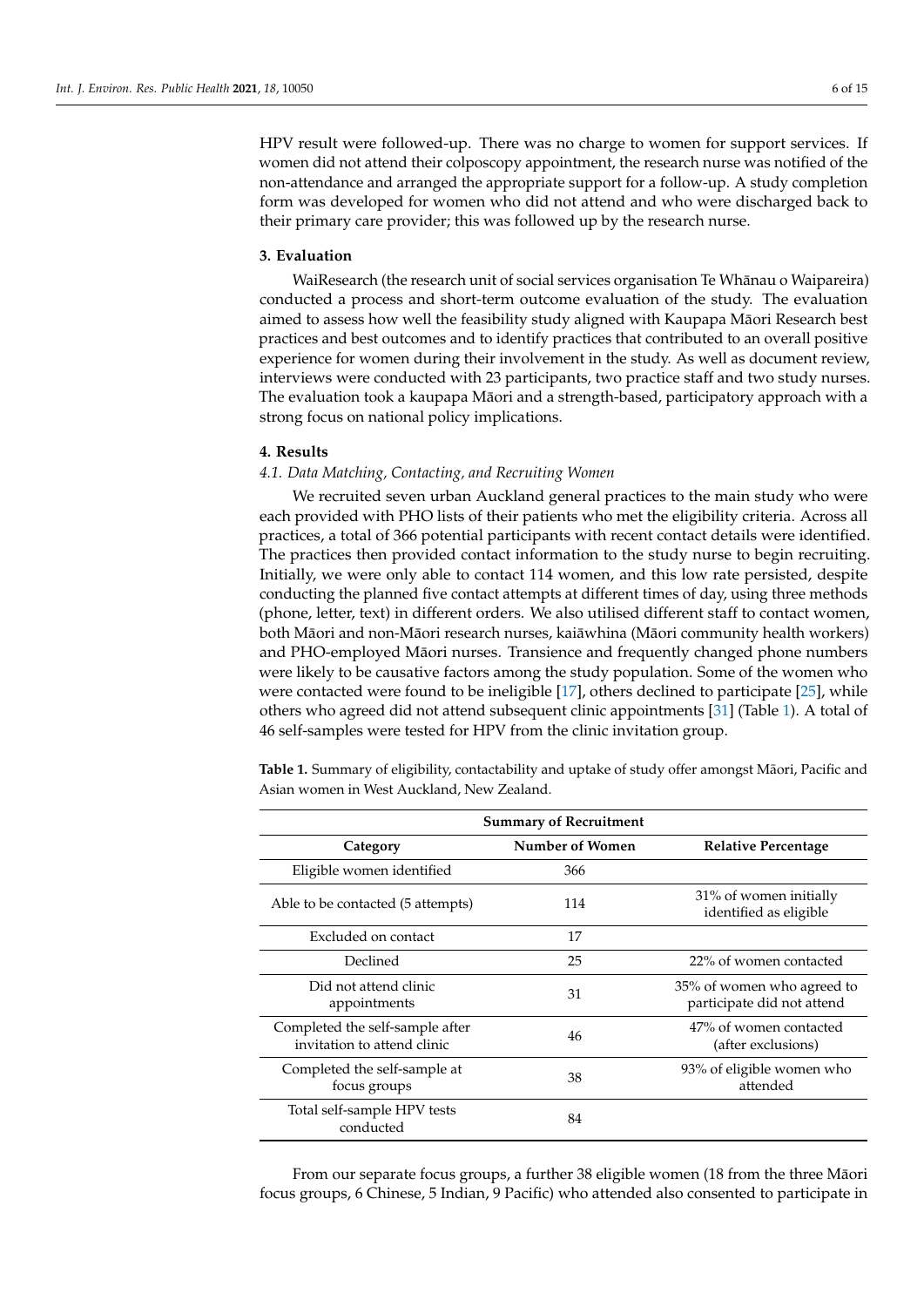the study and provided a self-sample for HPV testing. This brought the total number of HPV tests in this study to 84. The age range of the 84 participants was 30–68 years, and the median age was 45 years.

## *4.2. Self-Sampling HPV Results and Follow-Up*

Of the 84 women tested for oncogenic HPV, a total of 5 returned positive results (6%) consisting of one HPV18 and four non 16/18 HPV positive results. One participant received an invalid test result; however, the participant acknowledged that she intentionally did not perform the self-sample. The remaining 78 results were negative. All swabs were receipted at the laboratory within the validated 7-day period between sampling and laboratory registration and processing.

All four non16/18 HPV positive participants had records showing their last screening event as being between 8–20 years prior, and they ranged in age between 35–60 years. One participant was subsequently discovered to have had a recent negative cytology test; her results were included in this analysis based on "intention to treat". Two participants were followed up with a pap smear and had negative cytology within 2 weeks to 3 months. The fourth was initially reported as lost to follow-up but subsequently had a negative cytology result in primary care when she returned from overseas 6 months later.

The participant positive for HPV 18 was referred to colposcopy where a stage 1B Adenocarcinoma was subsequently diagnosed on histology.

## *4.3. Case Review- Stage 1B Adenocarcinoma*

This participant is a wāhine Māori who had not been screened for 11 years but had a normal smear history prior to this. There was a delay (4 months) in providing her HPV self-sample results face-to-face due to appointment rescheduling, so she was managed within the study as a protocol deviation (time to results discussion was expected to be 2 weeks). The timeline from the provision of results to attendance at follow-up took a further 3 months due to an appointment non-attendance for colposcopy services and further delays due to participant rescheduling. Ongoing contact, rescheduling support and offers of support to services were provided throughout.

At the colposcopy, abnormal cervical features suspicious for cervical cancer were noted, and cytology and biopsies were taken. The cytology reported abnormal glandular cells consistent with Adenocarcinoma, and the biopsies reported Adenocarcinoma in situ (AIS). A cold knife cone was recommended, and the treatment histology reported a stage 1B Adenocarcinoma. The participant was notified of this result and referred for a staging MRI and to the Gynaecology Oncology Service for treatment. She later received a radical hysterectomy which demonstrated no residual disease and negative pelvic lymph nodes. Follow-up has been normal, and the participant is clinically well. The study team kept up to date with the participant's clinical progress via the study nurse. It was estimated that 40 study nurse hours were spent supporting this participant during her assessment and diagnosis. A formal case review with Gynaecology Oncology Services determined the initial delay in results provision did not significantly impact the participant's treatment outcome.

## *4.4. Following up on Non-16/18 HPV Positive Women*

Following up on women who tested positive for other oncogenic types of HPV was time-intensive and took an average of 5 h of skilled nursing time per patient, including specific counselling to facilitate shared decision-making. The follow-up process would begin with a phone call to arrange a kanohi ki te kanohi visit, however, for all women this caused anxiety, and they wanted to be given their results at the time of the call rather than wait for an appointment. HPV test results were therefore discussed in-depth by phone and arrangements made for a follow-up cytology test. Having to attend a clinic appointment introduced a further barrier for women, and appointments were often deferred or negotiated around women's work and whānau (family and community) commitments.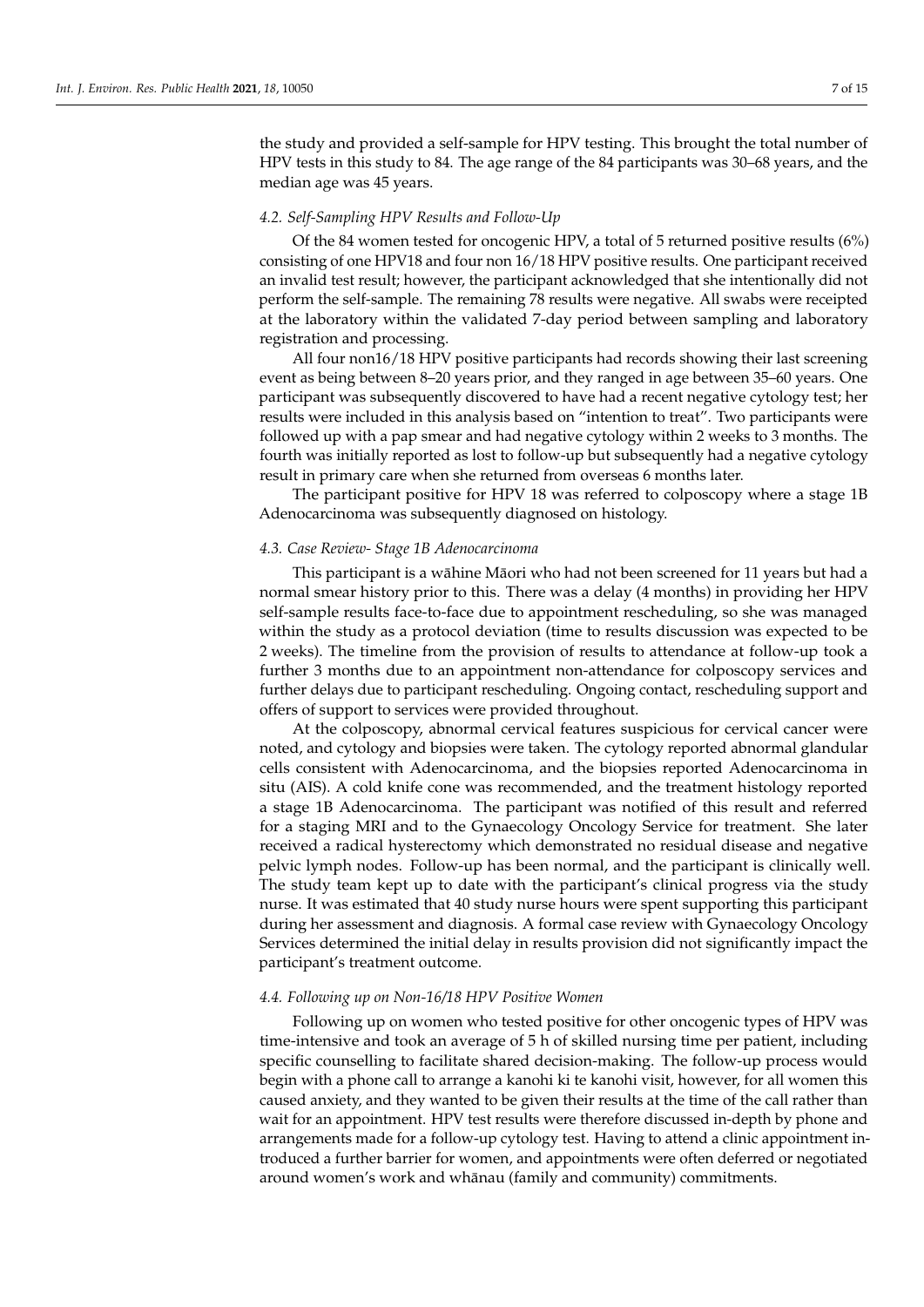## *4.5. Feedback on Self-Sampling*

Of the 84 women who completed a self-sample, 58 also answered post-test questionnaires (a response rate of 69% (see Supplementary Materials file S5)). Not all women answered all questions. Table [2](#page-7-0) shows the ranked responses for not having had a cervical smear test recently.

| Response Option ( $N = 58$ )                                                         | <b>Number Selecting as</b><br>Main or Contributory | Number for Whom it<br><b>Was Main Reason</b> |  |
|--------------------------------------------------------------------------------------|----------------------------------------------------|----------------------------------------------|--|
| A test from a nurse or doctor is/would be<br>embarrassing                            | 27                                                 | 16                                           |  |
| I have had a bad experience in the past having a test                                | 22                                                 | 13                                           |  |
| A test from a nurse or doctor is/would be too painful<br>or uncomfortable            | 21                                                 | 13                                           |  |
| It is hard to find the time to have a test                                           | 17                                                 | 9                                            |  |
| I don't/wouldn't feel comfortable asking for a test<br>from my nurse or doctor       | 17                                                 | 4                                            |  |
| It is hard to find the right nurse or doctor, or it is hard<br>to get an appointment | 12                                                 | 3                                            |  |
| I don't think I need a test                                                          | 12                                                 | $\overline{2}$                               |  |
| I am not having sex                                                                  | 10                                                 | 8                                            |  |
| It is too expensive to have a test                                                   | 10                                                 | 1                                            |  |
| My nurse or doctor has not suggested a test                                          | 9                                                  | $\overline{2}$                               |  |
| I don't know if or when I should have a test                                         | 9                                                  | 2                                            |  |
| I have not received a reminder letter to have a test                                 | 8                                                  | 1                                            |  |
| It is hard to travel to an appointment                                               | 7                                                  | $\overline{2}$                               |  |
| I don't think the test results are accurate enough                                   | 5                                                  | $\Omega$                                     |  |
| I have had a hysterectomy *                                                          | 4                                                  | 1                                            |  |
| I have never had sex                                                                 | 3                                                  | $\Omega$                                     |  |

<span id="page-7-0"></span>**Table 2.** Reasons for not having a smear test recently (or never), ranked highest to lowest.

\* Note that if the cervix remains after some type of hysterectomy, screening is still recommended.

Although multiple responses were allowed, no respondents said they would prefer a nurse/doctor to take a usual smear test—all preferred self-sampling either at home (33/58) or a GP clinic (25/58). None responded that they did not intend to screen (either by smear or self-sample) again. The most popular preference for receiving a self-sample kit was for it to be posted (25/60), followed by picking it up from the GP clinic (17/60), while the remainder of responses were "I do not mind" (13/60), face-to-face delivery by a community health worker (4/60) or from a community location (1).

When asked to choose their top two reasons for preferring a self-sample, participants' highest-ranked selections were: its simplicity (33/59) and being less embarrassing (26/59), followed by not requiring an appointment with a doctor or nurse  $(24/24)$  and the test does not require a speculum (18/24).

Comparing the self-sample to their last smear test, all (50/50) respondents to this question said the self-sample was easier. Almost all said it was more convenient, less embarrassing and less uncomfortable. Three women said there was no difference in some of these factors. Twelve thought the self-sample was also more accurate; however, most (25/38) were unsure or did not know. None said the smear test was more accurate.

Almost all respondents (55/57) said it was easy to use the swab and did not feel embarrassed. Most were confident they had done it correctly. Most respondents (44/49) said taking the swab was not at all painful or uncomfortable, while eight women noted a little discomfort (see Table [3](#page-8-0) below). All respondents (53/53) said they would recommend using the self-sample to a friend or whānau.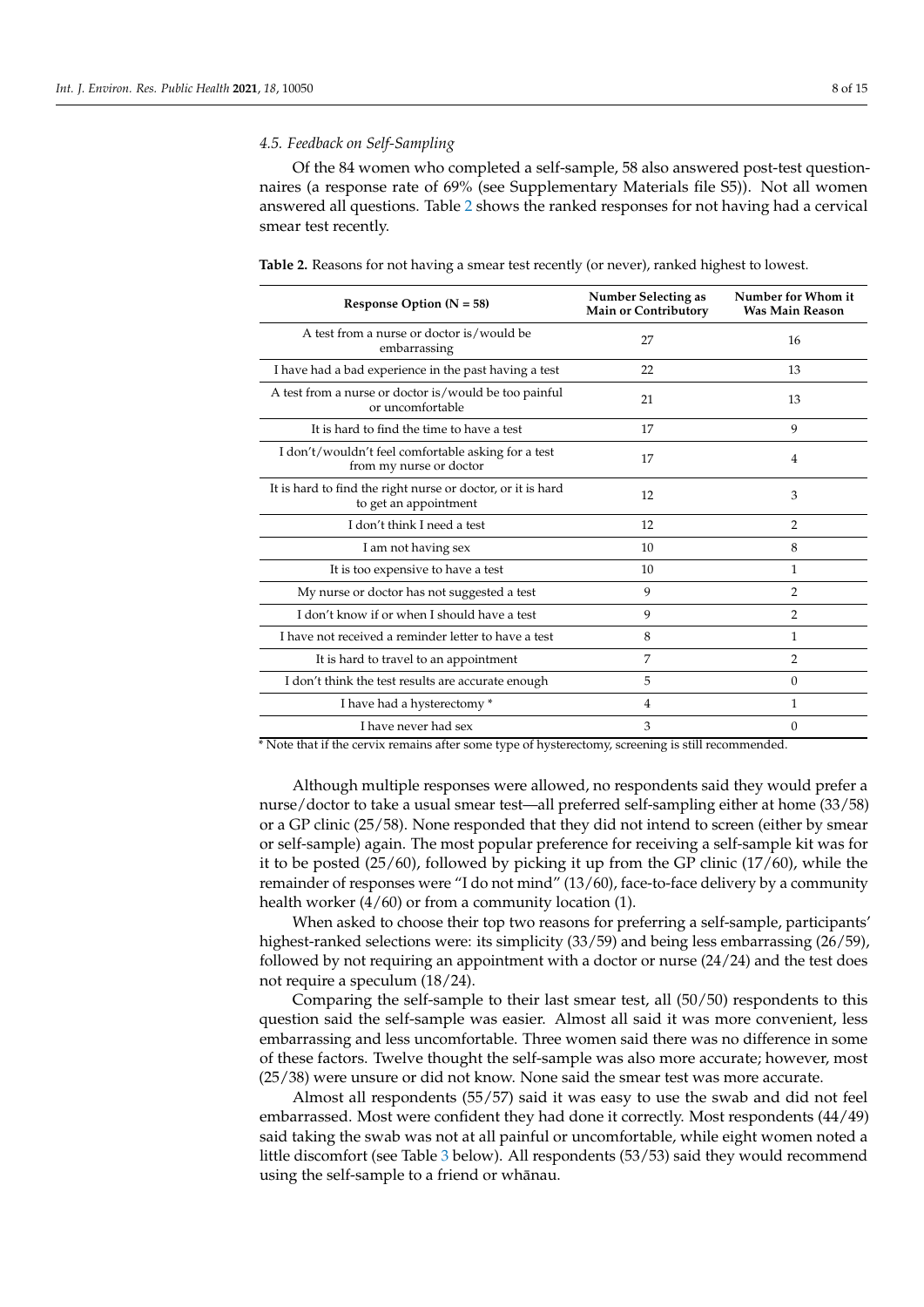|                                                   | Not at All | A Little | Very Much |
|---------------------------------------------------|------------|----------|-----------|
| It was easy to use the swab                       | 0/57       | 2/57     | 55/57     |
| Taking the sample with the swab was painful       | 44/49      | 5/49     | 0/49      |
| Taking the sample with the swab was uncomfortable | 38/47      | 8/47     | 1/47      |
| I felt embarrassed                                | 48/49      | 1/49     | 0/49      |
| It was convenient                                 | 0/52       | 0/52     | 52/52     |
| I am confident I did it correctly                 | 0/55       | 5/55     | 50/55     |

<span id="page-8-0"></span>**Table 3.** Participant responses to using the self-swab.

# *4.6. Focus Group Feedback on Materials*

There was positive feedback from wāhine Māori at the focus groups about the proposed title and stylised graphics on the brochure

. . . *when I saw that 'He taonga he tapu'* [title of patient information brochure given by a Maori woman in the first focus group meaning precious, significant or important entities ¯ which are sacred and must be actively protected] *brochure, I knew there was something special about the approach to wāhine* (Māori women)

There was a negative response to anatomically explicit pictures in the sampling instructions.

Pacific women generally expressed a preference for warmer colours and pictures of real women, while women in the Asian focus groups preferred the name of the study to be informational and 'state what it means'. There was a preference for very clear visual images on instructions.

The materials were amended as a result of this feedback. Differences between ethnic preferences were resolved by designing two brochures, accommodating wāhine Māori preferences separately. Content changes included addressing women's concerns of not performing the test correctly and highlighting that HPV testing is not a 'test of relationship fidelity '. Amendments were re-tested in the third focus group with very favourable feedback.

See Supplementary Materials file S3 for the final brochures. Moreover, see Supplementary Materials files S4 and S5 for the detailed results from the HPV knowledge, barriers and self-sampling acceptability questionnaires.

#### *4.7. End of Study Evaluation Findings–Interviews with Wāhine Māori*

Twenty-three wāhine Māori were interviewed as part of the end of study evaluation work. They reported that they found their involvement in the self-sampling feasibility study culturally appropriate and empowering.

Specific observations that may be useful for future work include:

Having a study nurse who was also wāhine Māori working with them was conducive to culturally competent care and enhanced the acceptability of HPV-SS.

Tautoko, or the support they received, was important for all the women spoken to. The study nurse helped the women make decisions they were comfortable with, and for many, this was integral to their decision to do the self-sample.

Almost all of the women reported that they received their test results from the study nurse or Kaiawhina in a manner that reduced associated stress.

Transparency of purpose and process, kotahitanga (shared experiences and purpose) was also identified as a key success factor in getting initial buy-in from the women interviewed.

## **5. Discussion**

This feasibility study explored key elements of the HPV self-sampling process in never- and under-screened Māori, Pacific and Asian women: (1) co-creating the HPV selfsampling materials; (2) contacting and inviting eligible women to participate; (3) collecting survey data to understand the women's experience of the existing screening process and self-sampling; and (4) result management and follow-up. This work contains policyrelevant information for the NCSP on the resources required to implement an effective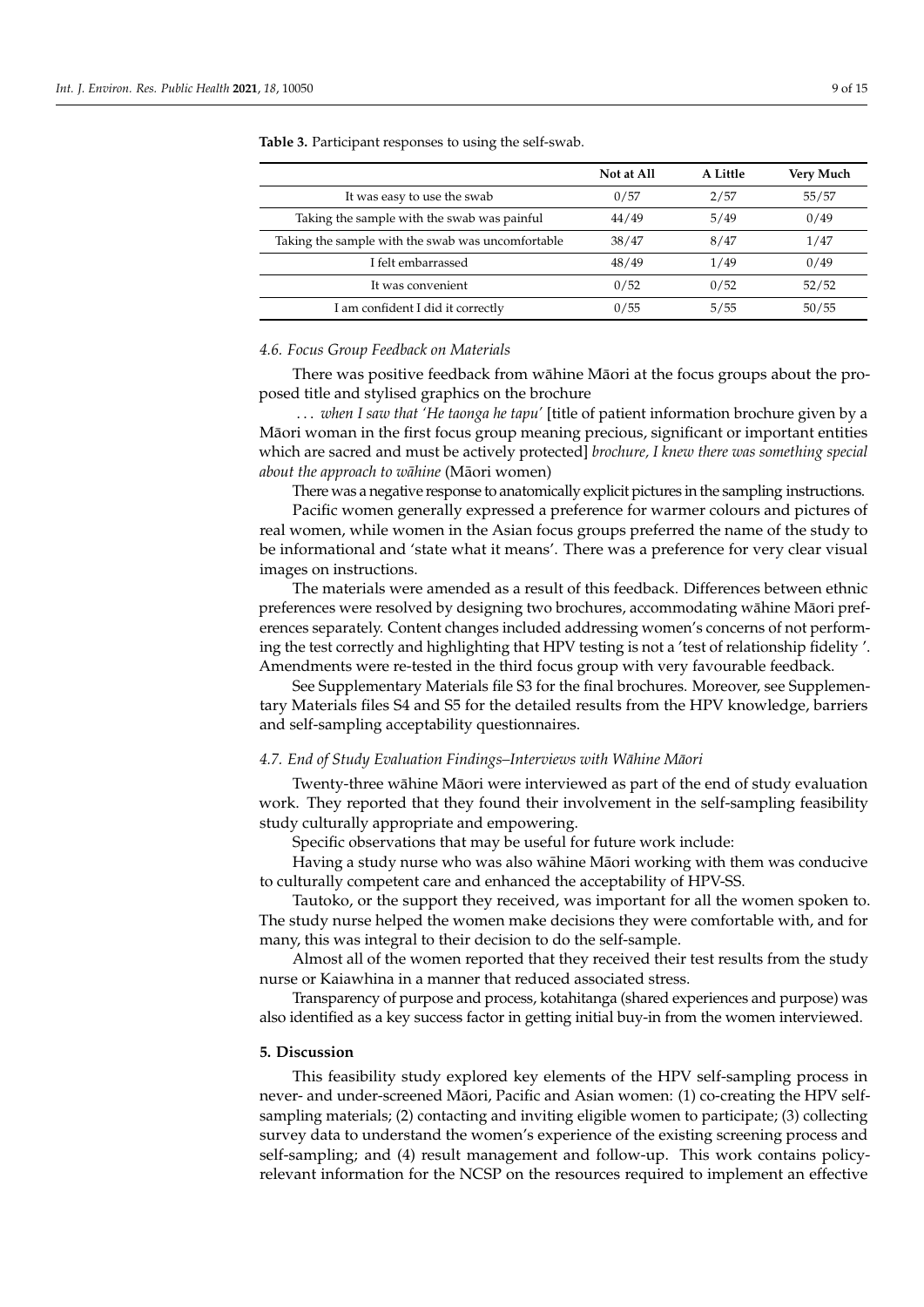self-sampling programme to improve equity in cervical cancer screening. We explore each of these elements in turn below.

We co-designed new patient information materials taking a health literacy and ethnicspecific approach. Feedback from the focus groups led to two brochures being designed to accommodate different ethnic preferences (Supplementary Materials file S3), and all of the wāhine Māori who took part at the end of study interviews reported that they found the invitation process to be socially and culturally appropriate. Our follow-up processes included shared decision-making principles [\[31](#page-13-13)[–33\]](#page-13-14) at both the screening and the diagnostic/treatment steps in the pathway. The women reported receiving appropriate information to build on their existing knowledge as well as support in using the selfsampling kit. Having a culturally-concordant wāhine Māori study nurse was important in enhancing the acceptability of the self-sampling process. These findings are consistent with previous research [\[22\]](#page-13-3), which explored the potential acceptability of HPV self-sampling in wāhine Māori and reported that both women and health care professionals emphasised the importance of cultural competence and empathetic support. For Chinese women, language was also a notable barrier to engagement with screening, and linguistically appropriate materials need to be made more widely available.

Identifying and contacting priority group women overdue for a cervical screen was challenging and resource-intensive, with only a third of eligible women able to be contacted after up to five attempts and 12% of those taking a sample. Of those who made an appointment, nearly a third did not attend the primary care practice setting. There are known barriers to primary care access in Aotearoa, New Zealand [\[34](#page-13-15)[–37\]](#page-13-16). The focus groups led to the highest uptake of self-sampling, and in discussions about their experience of the current screening programme, some Pacific women indicated that they would prefer to discuss and attend a screening in a group setting. In contrast, almost half the women who completed the survey said they would prefer a self-sample kit to be sent by post. Furthermore, previous research has demonstrated that a self-sample kit sent to screening non-attendees can significantly increase attendance relative to a screening reminder [\[38\]](#page-13-17). Further research has recently been completed showing that a postal selfsample kit increases engagement [\[39\]](#page-14-0), but it is likely that multiple approaches are needed, potentially with tailoring by different ethnic groups, age groups and communities [\[40\]](#page-14-1). Any future programme will need to ensure multiple access and outreach processes are in place to ensure maximum uptake.

The most frequently cited reasons in our study for not having had a smear test recently were feeling embarrassed, a previous bad experience, fear of discomfort, lack of time and not feeling comfortable asking for a test. These factors were also reflected in the quotes provided during focus groups and interviews. The quotes across all ethnicities also underscored the importance of the relationship with the smear taker, with women preferring someone they could feel comfortable with, a female smear taker and someone from their own culture. By contrast, HPV self-sampling was highly acceptable, with all respondents indicating they would prefer self-sampling either at home or at a GP clinic to a clinician smear test. The most frequently cited reasons for preferring a self-sample were its simplicity, being less embarrassing, not requiring an appointment with a doctor or nurse or a speculum and that the test is free. Just under half the women indicated they would prefer a self-sample kit to be posted out, while the second-most preferred option was to collect it from the GP clinic.

These findings are consistent with previous research. In a recent review [\[38\]](#page-13-17), common barriers to cervical screening included embarrassment and discomfort and practical challenges such as time and cost. They found that women across multiple studies prefer self-sampling over clinician collected samples due to reduced embarrassment, discomfort and time pressures. Previously, patients have raised concerns about whether self-sampling is as effective as clinician sampling in detecting HPV [\[41\]](#page-14-2). Interestingly, this did not emerge during the current research. For clarity, a meta-analysis has demonstrated that self-sampling results are comparable to clinician collected samples [\[38\]](#page-13-17).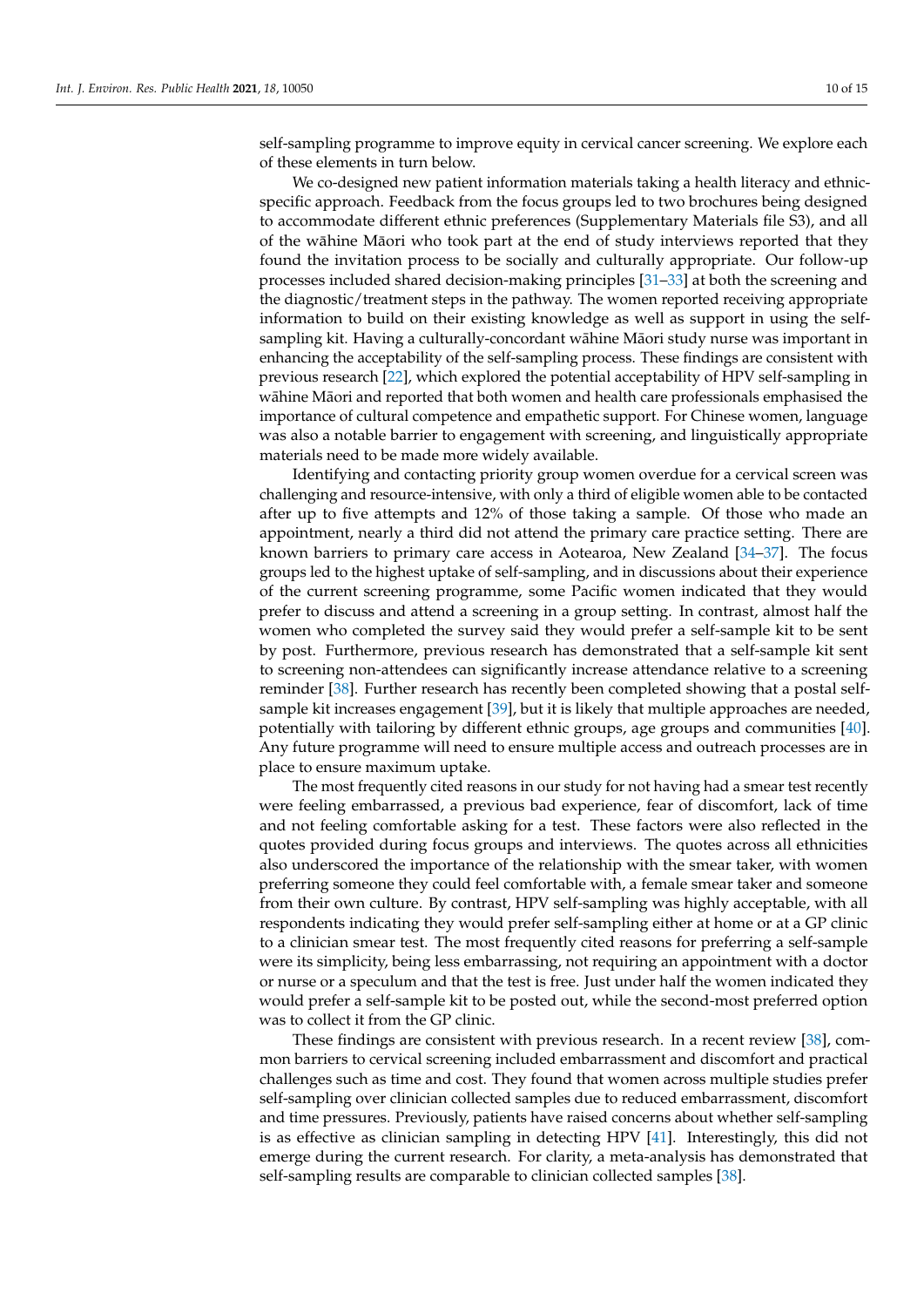It is notable that wāhine Māori reported the current screening programme as being disempowering while their involvement with this feasibility study, by comparison, was empowering. In other international Indigenous experiences, Aboriginal women, who reported screening as being shameful, invasive and uncomfortable nonetheless, also perceived self-sampling as a way of exerting control over their own health and giving them a sense of empowerment [\[42\]](#page-14-3). It may be that exploring and promoting messages of empowerment or participation enablers such as referral vouchers for free service provision might increase uptake of self-sampling in wāhine Māori. Additionally, in their recent position statement, Hei Āhuru Mōwai (national Māori cancer leadership group) called for Māori governance of the NCSP and sufficient resourcing to develop a Maori-led communications ¯ strategy including HPV self-sampling guidelines and the autonomy to enrol women in the programme, monitor and evaluate its progress independently [\[43\]](#page-14-4).

Five of the eighty-four under-screened women who took part in this study and conducted HPV self-sampling returned oncogenic HPV positive results. One of these women was subsequently diagnosed with an early-stage invasive Adenocarcinoma and underwent a radical hysterectomy. One of the study's aims was to investigate what resources were required to support at least 90% of HPV positive women to attend follow-up testing or treatment. Of the five women who tested positive for HPV, one was later found to have recently had negative cytology, one was lost to follow-up and eventually had a later opportunistic screen which was negative, and one declined to attend colposcopy, then did not attend a subsequent appointment and finally attended a rescheduled appointment where she was diagnosed with Adenocarcinoma. The other two women attended colposcopy and had negative cytology. In total, and in addition to the resource-intensive nature of inviting women to take part in self-sampling, an average of 5 h was required at follow-up for each of the women who tested positive for other oncogenic types of HPV. Without such diligent follow-up, it is likely that the woman diagnosed with cancer may have presented at a later stage.

Challenges with achieving follow-up in the diagnostic pathway are likely to account for an important proportion of cervical cancers in wāhine Māori and Pacific women. In a recent review of invasive cervical cancers in New Zealand, between 2013 and 2017, over half of the women diagnosed with cervical cancer had been screened in the previous seven years, with a quarter of those having a high-grade abnormal screening test in that time [\[44\]](#page-14-5). More effective follow-up could have prevented or reduced the severity of these diagnoses. As opposed to only 16% of European women, 40% of wāhine Māori and 53% of Pacific women screened in that time period, prior to the diagnostic episode, had had a high-grade cytology result.

There are a relatively small number of studies that have focused on HPV self-sampling in different Indigenous populations (see [\[28\]](#page-13-8) for a recent review), and few of these detail the follow-up processes. In the Australian iPap trial,  $62.2\%$  (N = 28) of those women who tested positive for HPV 16/18 attended colposcopy within 6 months [\[24\]](#page-13-5). Two women declined clinical investigation, and a further six women were sent reminder letters at 3 and 6 months but had not had any further investigation by the end of the trial. Recent research [\[45\]](#page-14-6) has reported success in using a community-based service model that respects Aboriginal cultural approaches to recruit under-screened and never-screened Aboriginal women to complete the cervical cancer screening and support them to engage in follow-up where necessary. More ethnocentric work is urgently needed to understand how follow-up processes might be managed in a culturally appropriate way with "strategies [that] centre Indigenous leadership, knowledge, solutions and community" [\[46\]](#page-14-7).

One of the many barriers to reducing the burden of cervical cancer in Indigenous communities is knowledge about screening and how it can lead to the prevention of cancer [\[46\]](#page-14-7). We started exploring women's knowledge about HPV in our study, but it was seen as a barrier to participation in the rest of the study and undermined women's confidence, and so we terminated its use. It is possible that a new questionnaire with different framing, format and tone would have overcome these problems. Future research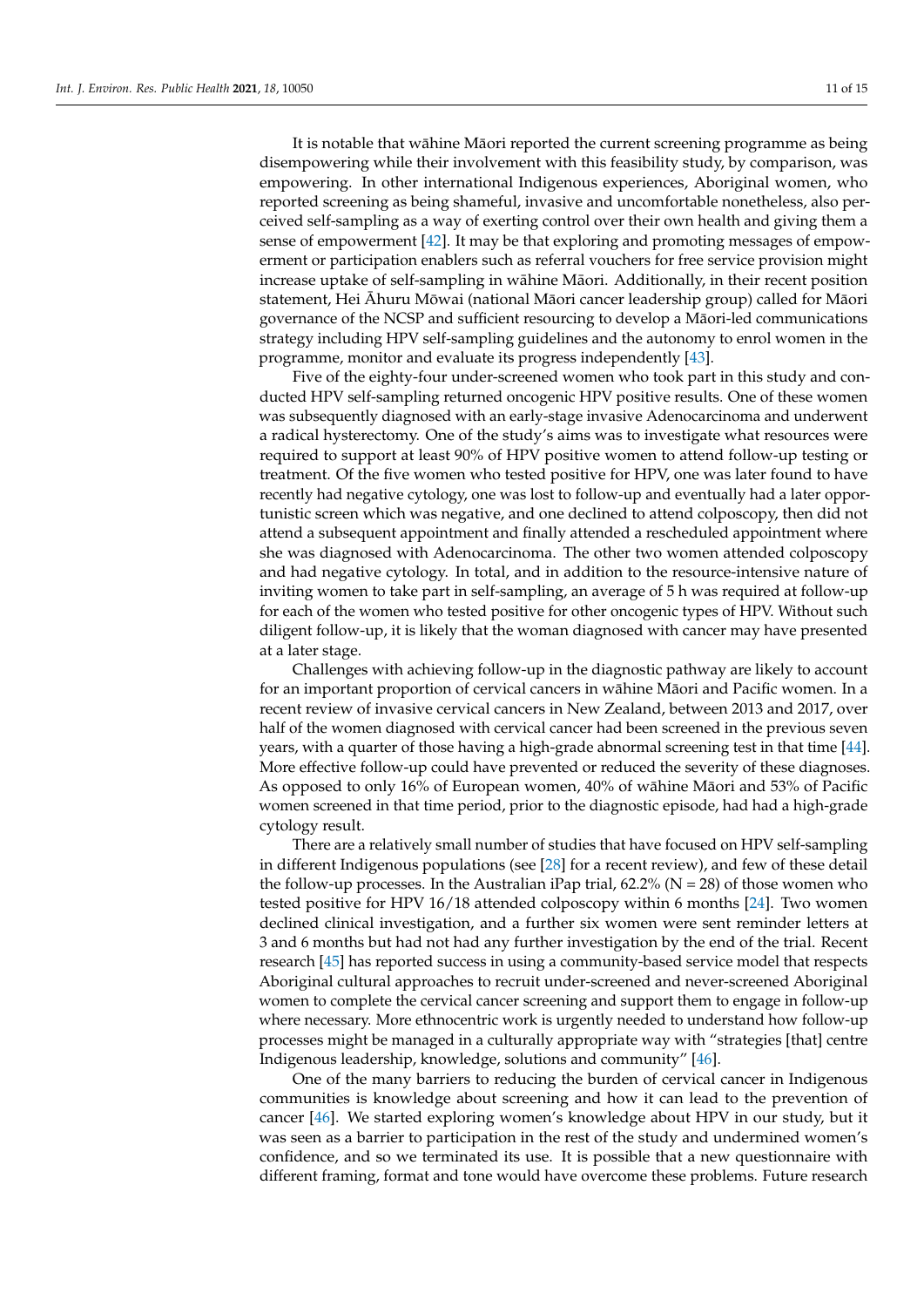could usefully explore knowledge about HPV in light of the forthcoming changes to the Aotearoa NCSP, but this should be decoupled from research using self-sample kits. Due to the nature of the research and our interest in exploring HPV self-sampling in neverand under-screened wāhine Māori, Asian and Pacific women, only a small number of women (84) were recruited to this study, and although they were eligible, we did not recruit any truly never-screened women. Consequently, the views of those women who we were unable to reach or who declined to take part are not represented. Furthermore, we focused on women from one urban region of Aotearoa. Women from rural communities may well have different views. However, this feasibility study has paved the way for a larger randomised controlled trial that sought to address some of these issues [\[39](#page-14-0)[,47\]](#page-14-8), and another study recently published was conducted in a rural population [\[20\]](#page-13-1).

#### **6. Conclusions**

Cervical screening uptake and cervical cancer outcomes for wāhine Māori, Asian and Pacific women currently lag behind those for other groups in Aotearoa, especially European women. The forthcoming introduction of HPV primary testing into the NCSP allows the possibility of offering women HPV self-sampling as an alternative to clinician collected sampling. In this co-designed feasibility study, we found that HPV self-sampling was acceptable to under-screened urban wāhine Māori, Pacific and Asian ethnicity women in Aotearoa. It was also effective at detecting HPV and early cervical cancer in these populations. Further research is required to extend the findings to rural communities and to tackle challenges around identifying and contacting never-screened and under-screened women. However, HPV self-sampling, accompanied by information and processes that are women-centred and culturally appropriate, appears to be a more acceptable way of engaging with the screening programme for these under-screened women than cliniciancollected samples.

This study provides policy-relevant information on self-sampling for when the Aotearoa NCSP transitions to primary HPV testing. Our findings, alongside the large volume of deferred screens due to the burden of COVID-19 testing on our clinics and laboratories, underscore the urgency of implementing HPV primary screening to enable much-needed self-sampling in Aotearoa.

**Supplementary Materials:** The following are available online at [https://www.mdpi.com/article/](https://www.mdpi.com/article/10.3390/ijerph181910050/s1) [10.3390/ijerph181910050/s1,](https://www.mdpi.com/article/10.3390/ijerph181910050/s1) Supplementary Materials file S1: Participant HPV Knowledge Questionnaire; Supplementary Materials file S2: Post-test Barriers and HPV Self-Sampling Acceptability Questionnaire; Supplementary Materials file S3:Brochure and patient information materials; Supplementary Materials file S4: HPV Knowledge Questionnaire Responses; Supplementary Materials file S5: Post-test Barriers and HPV Self-Sampling Acceptability Questionnaire Responses; Supplementary Materials file S6: Flowchart: Management of women during feasibility study.

**Author Contributions:** Conceptualisation, K.B., C.B., J.G., A.M., H.W., G.M. (Georgina McPherson)., 'A.P., G.M. (Georgina Martin) (for Evaluation); Data curation, K.B., J.G., A.M.; Funding acquisition, K.B.; Investigation, K.B., C.B., J.G., S.R.; Methodology, K.B., C.B., J.G., G.M. (Georgina McPherson), H.W., S.R., G.M. (Georgina Martin) (for Evaluation); Project administration, K.B., C.B., J.G., A.M.; Resources, K.B., G.M. (Georgina McPherson), C.B.; Supervision, K.B., C.B., J.G., H.W., S.C., N.S., 'A.P.; Validation, K.B., A.M.; Visualization, K.B., C.B.; Writing—original draft preparation, C.B., S.M.S., A.M.; Writing—review and edition, K.B., C.B., S.M.S., S.C., J.G., A.M., G.M. (Georgina McPherson). G.M. (Georgina Martin), H.W., S.R., N.S. All authors have read and agreed to the published version of the manuscript.

**Funding:** A+ Trust: Awhina Charitable Trust; Waitemata District Health Board; Auckland District ¯ Health Board.

**Institutional Review Board Statement:** This study was approved by the New Zealand Health and Disability Ethics Committee (HDEC) under reference number 16/STH/176. It was registered on the Australia and New Zealand Clinical Trials Registry under Intervention trial number: UTN U1111-1188-3226.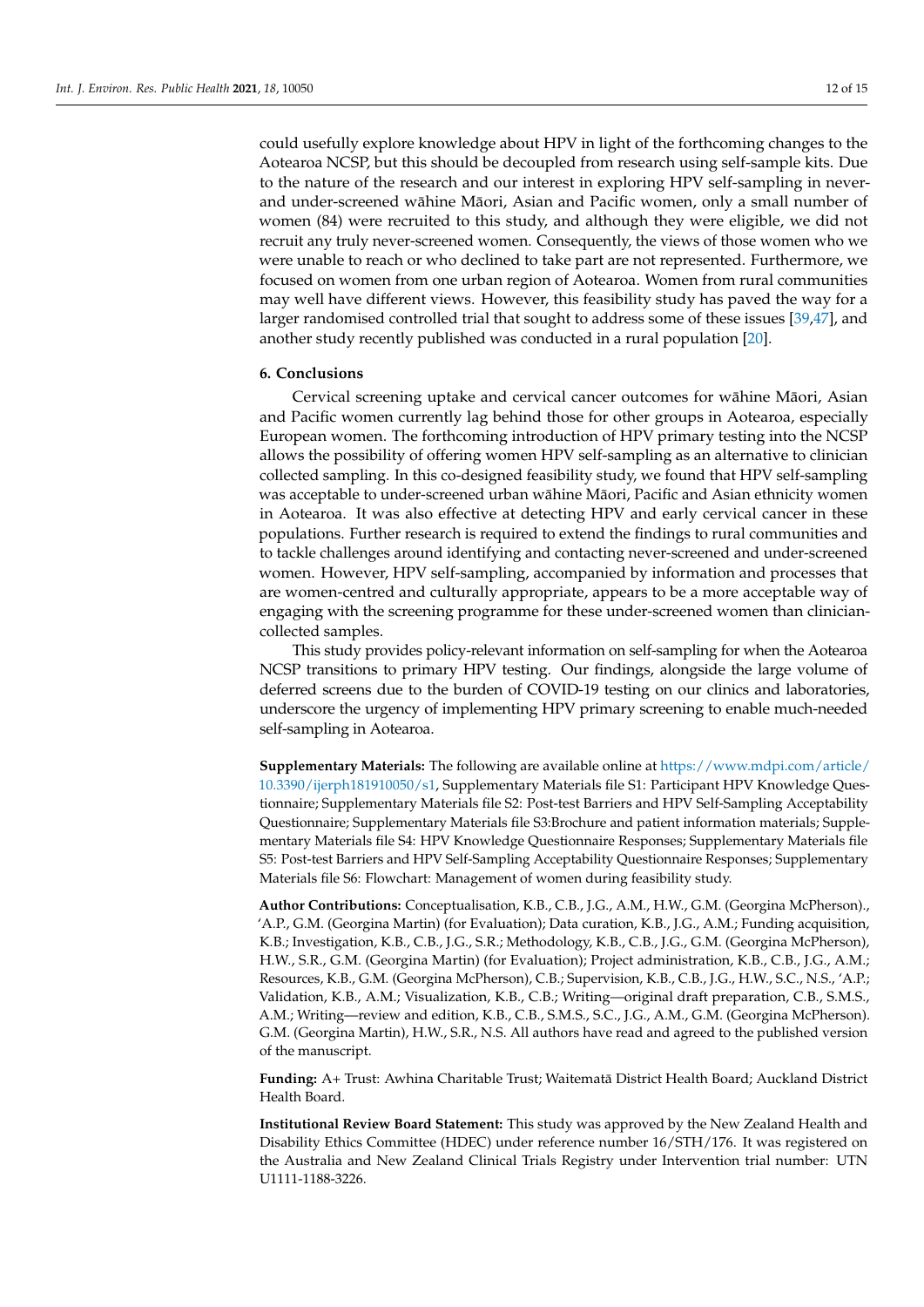**Informed Consent Statement:** Informed consent was obtained from all subjects involved in the study. Written informed consent has been obtained from the identifiable patient(s) to publish this paper.

**Data Availability Statement:** All data generated or analysed during this study are included in this published article and its supplementary information files.

**Acknowledgments:** Contributions of the following organisations are acknowledged with thanks: The National Screening Unit (NSU) Research and Evaluation Committee and the NSU Maori Monitoring ¯ and Equity Group; Screening data for the study were obtained from the National Cervical Screening Programme Register, with approval. The National Kaitiaki Group granted approval for the use of Maori women's data from the register and reviewed the study manuscript. Study advisors: Aroha ¯ Haggie, Gloria Yang and the Chinese New Settlers Trust, The Fono Health and Social Services, Samuel Cho and The Asian Network Inc. (TANI), Leani Sandford, Samantha Bennett, Raj Kumar; Lucina Kau Kau, Māori Cervical Screening Nurse; Colposcopy Services at both Waitematā DHB and Auckland DHB; Gynaecology Oncology Services at Auckland DHB; Professor Marion Saville for access to the iPAp study materials and for invaluable advice on the protocol. Permission was kindly granted by investigators of the iPAp trial undertaken by the Victorian Cervical Cytology Registry <www.vcs.org.au> to use elements of their study design and resources.

**Conflicts of Interest:** All financial and non-financial competing interests must be declared in this section. CB: Has received educational funding from Roche Diagnostics NZ.

# **References**

- <span id="page-12-0"></span>1. Smith, M.A.; Edwards, S.; Canfell, K. Impact of the National Cervical Screening Programme in New Zealand by age: Analysis of cervical cancer trends 1985–2013 in all women and in Māori women. Cancer Causes Control 2017, 28, 1393–1404. [\[CrossRef\]](http://doi.org/10.1007/s10552-017-0967-y)
- <span id="page-12-1"></span>2. Ministry of Health. *'Ala Mo'ui: Pathways to Pacific Health and Wellbeing 2010–2014*; Ministry of Health: Wellington, New Zealand, 2010.
- <span id="page-12-2"></span>3. Ministry of Health. *Cancer: New Registrations and Deaths 2013*; Ministry of Health: Wellington, New Zealand, 2016.
- 4. Hider, P.; Dempster-Rivett, K.; Williman, J.; Dempster-Rivett, M.; Sadler, L.; McLeod, M.; Miller, A.; Sykes, P. A review of cervical cancer occurrences in New Zealand 2008–2012. *N. Z. Med. J.* **2018**, *131*, 53–63.
- <span id="page-12-3"></span>5. Ministry of Health. The New Zealand Cervical Cancer Audit: Screening of Women with Cervical Cancer 2000–2002. [Internet]. Wellington. 2004. Available online: [https://www.moh.govt.nz/notebook/nbbooks.nsf/0/E83322DF7AE45528CC256F5B007](https://www.moh.govt.nz/notebook/nbbooks.nsf/0/E83322DF7AE45528CC256F5B0071D5A1/$file/cervicalcanceraudit-report.pdf) [1D5A1/\\$file/cervicalcanceraudit-report.pdf](https://www.moh.govt.nz/notebook/nbbooks.nsf/0/E83322DF7AE45528CC256F5B0071D5A1/$file/cervicalcanceraudit-report.pdf) (accessed on 23 September 2020).
- <span id="page-12-4"></span>6. Ministry of Health NSU. National Cervical Screening Programme Three Year Coverage by Ethnicity, New Zealand, 25 to 69 Years, 5 Years to June 2018. [Internet]. Wellington; 2018 July. Available online: <https://minhealthnz.shinyapps.io/nsu-ncsp-coverage/> (accessed on 8 January 2020).
- <span id="page-12-5"></span>7. Word Health Organisation. WHO Director-General Calls for All Countires to Take Action to Help End the Suffering Caused by Cervical Cancer [Internet]. May 2018. Available online: [https://www.who.int/reproductivehealth/call-to-action-elimination](https://www.who.int/reproductivehealth/call-to-action-elimination-cervical-cancer/en/)[cervical-cancer/en/](https://www.who.int/reproductivehealth/call-to-action-elimination-cervical-cancer/en/) (accessed on 8 March 2021).
- <span id="page-12-6"></span>8. Brisson, M.; Kim, J.J.; Canfell, K.; Drolet, M.; Gingras, G.; Burger, E.A.; Martin, D.; Simms, K.T.; Bénard, É.; Boily, M.-C.; et al. Impact of HPV vaccination and cervical screening on cervical cancer elimination: A comparative modelling analysis in 78 low-income and low-er-middle-income countries. *Lancet* **2020**, *395*, 575–590. [\[CrossRef\]](http://doi.org/10.1016/S0140-6736(20)30068-4)
- <span id="page-12-7"></span>9. Canfell, K.; Kim, J.J.; Brisson, M.; Keane, A.; Simms, K.T.; Caruana, M.; Burger, E.A.; Martin, D.; Nguyen, D.T.N.; Bénard, É.; et al. Mortality impact of achieving WHO cervical cancer elimination targets: A comparative modelling analysis in 78 low-income and lower-middle-income countries. *Lancet* **2020**, *395*, 591–603. [\[CrossRef\]](http://doi.org/10.1016/S0140-6736(20)30157-4)
- <span id="page-12-8"></span>10. Hall, M.T.; Smith, M.; Lew, J.-B.; O'Hallahan, J.; Fentiman, G.; Neal, H.; Sage, M.; Canfell, K. The combined impact of implementing HPV immunisation and primary HPV screening in New Zealand: Transitional and long-term benefits, costs and resource utilisation implications. *Gynecol. Oncol.* **2019**, *152*, 472–479. [\[CrossRef\]](http://doi.org/10.1016/j.ygyno.2018.10.045)
- <span id="page-12-9"></span>11. Little, A.; Verrall, A. Budget Delives Improved Cervical and Breast Cancer Screening. Available online: [https://www.beehive.](https://www.beehive.govt.nz/release/budget-delivers-improved-cervical-and-breast-cancer-screening) [govt.nz/release/budget-delivers-improved-cervical-and-breast-cancer-screening](https://www.beehive.govt.nz/release/budget-delivers-improved-cervical-and-breast-cancer-screening) (accessed on 23 September 2021).
- <span id="page-12-10"></span>12. Arbyn, M.; Smith, S.B.; Temin, S.; Sultana, F.; Castle, P. Detecting cervical precancer and reaching underscreened women by using HPV testing on self samples: Updated meta-analyses. *BMJ* **2018**, *363*, k4823. [\[CrossRef\]](http://doi.org/10.1136/bmj.k4823)
- 13. Arbyn, M.; Snijders, P.; Meijer, C.; Berkhof, J.; Cuschieri, K.; Kocjan, B.; Poljak, M. Which high-risk HPV assays fulfil criteria for use in primary cervical cancer screening? *Clin. Microbiol. Infect.* **2015**, *21*, 817–826. [\[CrossRef\]](http://doi.org/10.1016/j.cmi.2015.04.015) [\[PubMed\]](http://www.ncbi.nlm.nih.gov/pubmed/25936581)
- <span id="page-12-11"></span>14. Saville, M.; Hawkes, D.; Keung, M.; Ip, E.; Silvers, J.; Sultana, F.; Malloy, M.J.; Velentzis, L.S.; Canfel l, K.; Wrede, C.D.; et al. Analytical performance of HPV assays on vaginal self-collected vs practitioner-collected cervical samples: The SCoPE study. *J. Clin. Virol.* **2020**, *127*, 104375. [\[CrossRef\]](http://doi.org/10.1016/j.jcv.2020.104375) [\[PubMed\]](http://www.ncbi.nlm.nih.gov/pubmed/32361328)
- <span id="page-12-12"></span>15. Braz, N.S.D.F.; Lorenzi, N.P.; Sorpreso, I.C.E.; De Aguiar, L.M.; Baracat, E.C.; Soares-Júnior, J.M. The acceptability of vaginal smear self-collection for screening for cervical cancer: A systematic review. *Clinics* **2017**, *72*, 183–187. [\[CrossRef\]](http://doi.org/10.6061/clinics/2017(03)09)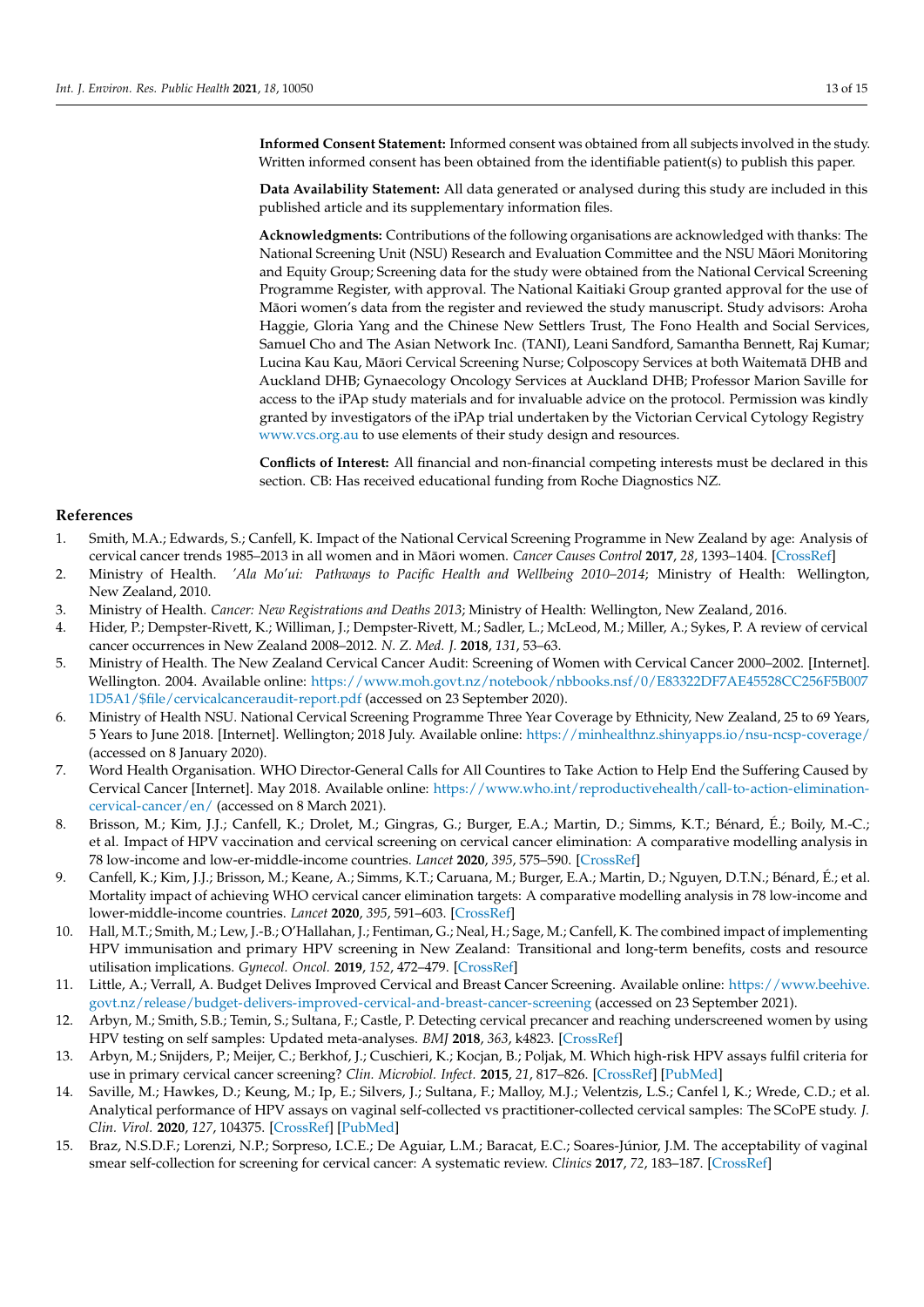- <span id="page-13-0"></span>16. Yeh, P.T.; Kennedy, C.E.; De Vuyst, H.; Narasimhan, M. Self-sampling for human papillomavirus (HPV) testing: A systematic review and meta-analysis. *BMJ Glob. Health* **2019**, *4*, e001351. [\[CrossRef\]](http://doi.org/10.1136/bmjgh-2018-001351) [\[PubMed\]](http://www.ncbi.nlm.nih.gov/pubmed/31179035)
- <span id="page-13-11"></span>17. Hawkes, D.; Keung, M.H.T.; Huang, Y.; McDermott, T.L.; Romano, J.; Saville, M.; Brotherton, J.M.L. Self-Collection for Cervical Screening Programs: From Research to Reality. *Cancers* **2020**, *12*, 1053. [\[CrossRef\]](http://doi.org/10.3390/cancers12041053) [\[PubMed\]](http://www.ncbi.nlm.nih.gov/pubmed/32344565)
- 18. Brewer, N.; Foliaki, S.; Bromhead, C.; Viliamu-Amusia, I.; Pelefoti-Gibson, L.; Jones, T.; Pearce, N.; Potter, J.D.; Douwes, J. Acceptability of human papillomavirus self-sampling for cervical-cancer screening in under-screened Maori and Pasifika women: ¯ A pilot study. *N. Z. Med. J.* **2019**, *132*, 21–31. [\[PubMed\]](http://www.ncbi.nlm.nih.gov/pubmed/31220062)
- 19. Adcock, A.; Cram, F.; Lawton, B.; Geller, S.; Hibma, M.; Sykes, P.; MacDonald, E.J.; Dallas-Katoa, W.; Rendle, B.; Cornell, T.; et al. Acceptability of self-taken vaginal HPV sample for cervical screening among an under-screened Indigenous population. *Aust. N. Z. J. Obstet. Gynaecol.* **2019**, *59*, 301–307. [\[CrossRef\]](http://doi.org/10.1111/ajo.12933) [\[PubMed\]](http://www.ncbi.nlm.nih.gov/pubmed/30614524)
- <span id="page-13-1"></span>20. MacDonald, E.J.; Geller, S.; Sibanda, N.; Stevenson, K.; Denmead, L.; Adcock, A.; Cram, F.; Hibma, M.; Sykes, P.; Lawton, B. Reaching un-der-screened/never-screened indigenous peoples with human papilloma virus self-testing: A community-based cluster randomised controlled trial. *Aust. N. Z. J. Obstet. Gynaecol.* **2021**, *61*, 135–141. [\[CrossRef\]](http://doi.org/10.1111/ajo.13285)
- <span id="page-13-2"></span>21. National Screening Unit. National Cervical Screening Programme: HPV Primary Screening Clinical Pathway to Introduce Self-Testing for Public Consultation 2021 [Internet]. 2021. Available online: [https://www.nsu.govt.nz/health-professionals/](https://www.nsu.govt.nz/health-professionals/national-cervical-screening-programme/hpv-primary-screening/national-cervical) [national-cervical-screening-programme/hpv-primary-screening/national-cervical](https://www.nsu.govt.nz/health-professionals/national-cervical-screening-programme/hpv-primary-screening/national-cervical) (accessed on 19 May 2021).
- <span id="page-13-3"></span>22. Oetzel, J.; Scott, N.; Hudson, M.; Masters-Awatere, B.; Rarere, M.; Foote, J.; Beaton, A.; Ehau, T. Implementation framework for chronic disease intervention effectiveness in Māori and other indigenous communities. Glob. Health 2017, 13, 1-13. [\[CrossRef\]](http://doi.org/10.1186/s12992-017-0295-8) [\[PubMed\]](http://www.ncbi.nlm.nih.gov/pubmed/28870225)
- <span id="page-13-4"></span>23. The Pūtaiora Writing Group. Te Ara Tika: Te Ara Tika Guidelines for Māori Research Ethics: A Framework for Researchers and Ethics Committee Members. [Internet]. The Health Research Council of New Zealand. Available online: [https://www.hrc.govt.](https://www.hrc.govt.nz/resources/te-ara-tika-guidelines-maori-research-ethics-0) [nz/resources/te-ara-tika-guidelines-maori-research-ethics-0](https://www.hrc.govt.nz/resources/te-ara-tika-guidelines-maori-research-ethics-0) (accessed on 17 April 2021).
- <span id="page-13-5"></span>24. Tolich, M. Rangahau Māori: Tona tika, tono pono—The validity and integrity of Māori research. In Research Ethics in Aotearoa New *Zealand*; Pearson Education New Zealand Limited: Auckland, New Zealand, 2001; pp. 35–52.
- <span id="page-13-12"></span>25. Tuhiwai Smith, L. *Decolonizing Methodologies: Research and Indigenous Peoples*; Zed Books Limited: London, UK, 1999; ISBN 1-85649-623-6.
- <span id="page-13-6"></span>26. Lee, J. Decolonising Māori narratives: Pūrākau as a method. *MAI Rev.* 2009, 2, 79–91.
- <span id="page-13-7"></span>27. Sultana, F.; English, D.R.; Simpson, J.A.; Brotherton, J.M.; Drennan, K.; Mullins, R.; Heley, S.; Wrede, C.D.; Saville, M.; Gertig, D.M. Rationale and design of the iPap trial: A randomized controlled trial of home-based HPV self-sampling for improving participation in cervical screening by never- and under-screened women in Australia. *BMC Cancer* **2014**, *14*, 207. [\[CrossRef\]](http://doi.org/10.1186/1471-2407-14-207)
- <span id="page-13-8"></span>28. Patel, H.; Austin-Smith, K.; Sherman, S.M.; Tincello, D.; Moss, E.L. Knowledge, attitudes and awareness of the human papillomavirus amongst primary care practice nurses: An evaluation of current training in England. *J. Public Health* **2016**, *39*, 601–608. [\[CrossRef\]](http://doi.org/10.1093/pubmed/fdw063)
- <span id="page-13-9"></span>29. Sultana, F.; Mullins, R.; Murphy, M.; English, D.R.; Simpson, J.A.; Drennan, K.T.; Heley, S.; Wrede, C.D.; Brotherton, J.M.L.; Saville, M.; et al. Women's views on human papil-lomavirus self-sampling: Focus groups to assess acceptability, invitation letters and a test kit in the Australian setting. *Sex Health* **2015**, *12*, 279–286. [\[CrossRef\]](http://doi.org/10.1071/SH14236)
- <span id="page-13-10"></span>30. Stanczuk, G.; Baxter, G.; Currie, H.; Lawrence, J.; Cuschieri, K.; Wilson, A.; Arbyn, M. Clinical validation of hrHPV testing on vaginal and urine self-samples in primary cervical screening (cross-sectional results from the Papilloma-virus Dumfries and Galloway-PaVDaG study). *BMJ Open* **2016**, *6*, e010660. [\[CrossRef\]](http://doi.org/10.1136/bmjopen-2015-010660)
- <span id="page-13-13"></span>31. Elwyn, G.; Frosch, D.; Thomson, R.; Joseph-Williams, N.; Lloyd, A.; Kinnersley, P.; Cording, E.; Tomson, D.; Dodd, C.; Rollnick, S.; et al. Shared Decision Making: A Model for Clinical Practice. *J. Gen. Intern. Med.* **2012**, *27*, 1361–1367. [\[CrossRef\]](http://doi.org/10.1007/s11606-012-2077-6)
- 32. Coulter, A.; Collins, A. *Making Shared Decision Making a Reality*; The King's Fund: London, UK, 2011.
- <span id="page-13-14"></span>33. McCaffery, K.J.; Holmes-Rovner, M.; Smith, S.K.; Rovner, D.; Nutbeam, D.; Clayman, M.L.; Kelly-Blake, K.; Wolf, M.S.; Sheridan, S.L. Addressing health lit-eracy in patient decision aids. *BMC Med. Inform. Decis. Mak.* **2013**, *13* (Suppl. S2), 1–14. [\[CrossRef\]](http://doi.org/10.1186/1472-6947-13-S2-S10) [\[PubMed\]](http://www.ncbi.nlm.nih.gov/pubmed/24624970)
- <span id="page-13-15"></span>34. McPherson, G.S.; Fairbairn-Dunlop, P.; Payne, D. Overcoming Barriers to Cervical Screening Among Pacific Women: A Narrative Review. *Health Equity* **2019**, *3*, 22–29. [\[CrossRef\]](http://doi.org/10.1089/heq.2018.0076)
- 35. National Social Marketing Centre Research Team. "Don't Just Say it Matters": Reducing the Inequalities in Cervical Screening in New Zealand. *Soc. Mark. Q.* **2011**, *17*, 41–53. [\[CrossRef\]](http://doi.org/10.1080/15245004.2011.624484)
- 36. Corscadden, L.; Levesque, J.F.; Lewis, V.; Strumpf, E.; Breton, M.; Russell, G. Factors associated with multiple barriers to access to primary care: An international analysis. *Int. J. Equity Health* **2018**, *17*, 1–10. [\[CrossRef\]](http://doi.org/10.1186/s12939-018-0740-1) [\[PubMed\]](http://www.ncbi.nlm.nih.gov/pubmed/29458379)
- <span id="page-13-16"></span>37. Cassim, S.; Kidd, J.; Rolleston, A.; Keenan, R.; Aitken, D.; Firth, M.; Middleton, K.; Chepulis, L.; Wong, J.; Hokowhitu, B.; et al. Hā Ora: Barriers and enablers to early diagno-sis of lung cancer in primary healthcare for Māori communities. Eur. J. Cancer Care **2021**, *30*, e13380. [\[CrossRef\]](http://doi.org/10.1111/ecc.13380)
- <span id="page-13-17"></span>38. Gupta, S.; Palmer, C.; Bik, E.M.; Cardenas, J.P.; Nuñez, H.; Kraal, L.; Bird, S.W.; Bowers, J.; Smith, A.; Walton, N.A.; et al. Self-Sampling for Human Papillomavirus Testing: Increased Cervical Cancer Screening Participation and Incorporation in International Screening Programs. *Front. Public Health* **2018**, *6*, 77. [\[CrossRef\]](http://doi.org/10.3389/fpubh.2018.00077) [\[PubMed\]](http://www.ncbi.nlm.nih.gov/pubmed/29686981)